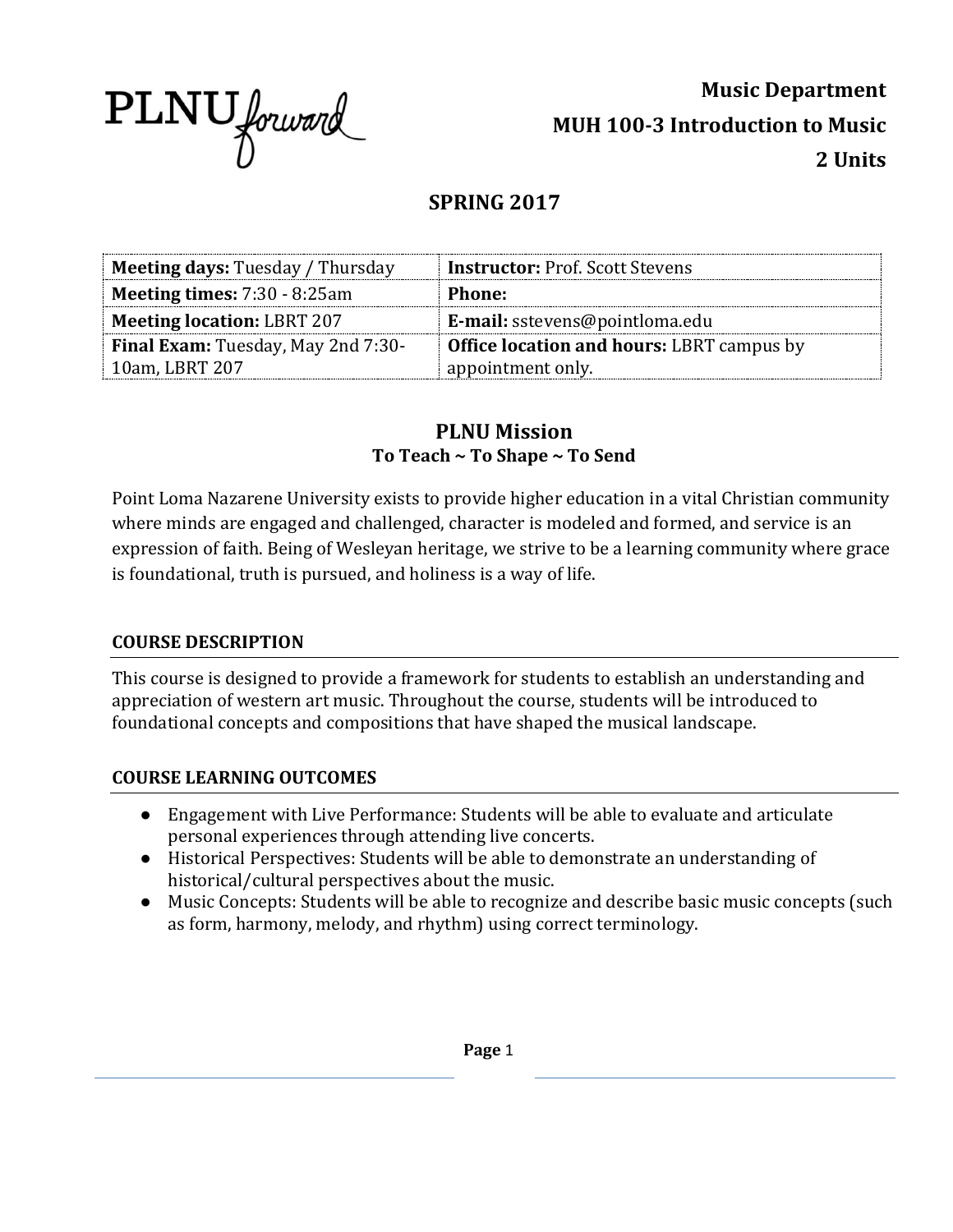### **GE Learning Outcomes for MUH100**

| Item                                                                                                                                                                      | <b>Exemplary</b>                                                                                                                                                | Proficient                                                                                          | <b>Developing</b>                                                                                                                  | <b>Initial</b>                                                                                                                |
|---------------------------------------------------------------------------------------------------------------------------------------------------------------------------|-----------------------------------------------------------------------------------------------------------------------------------------------------------------|-----------------------------------------------------------------------------------------------------|------------------------------------------------------------------------------------------------------------------------------------|-------------------------------------------------------------------------------------------------------------------------------|
| Students will be<br>able to evaluate<br>and articulate<br>personal<br>experiences<br>through<br>attending live<br>concerts.                                               | The paper<br>eloquently<br>evaluates the<br>author's<br>meaningful<br>engagement<br>with the event<br>and with the                                              | The paper<br>shows some<br>engagement<br>with the event<br>and with the<br>music.                   | The paper does<br>not make it<br>perfectly clear<br>that the author<br>attended the<br>event, or it<br>shows little<br>engagement. | The paper<br>provides no<br>convincing<br>evidence that<br>the author<br>actually<br>attended the<br>event.                   |
| Students will be<br>able to<br>recognize and<br>describe basic<br>music concepts<br>(such as form,<br>harmony,<br>melody, and<br>rhythm) using<br>correct<br>terminology. | music.<br>The paper<br>integrates<br>correct music<br>terminology and<br>savvy musical<br>understanding<br>in a detailed<br>description of<br>the music itself. | The paper<br>adequately<br>describes the<br>music itself<br>using mostly<br>correct<br>terminology. | The paper<br>describes at<br>least some of<br>the music itself<br>with a small<br>amount of<br>success.                            | The paper<br>contains very<br>little successful<br>description of<br>the music itself.                                        |
| Students will be<br>able to<br>demonstrate an<br>understanding<br>of<br>historical/cultu<br>ral perspectives<br>about the music.                                          | The paper<br>thoroughly and<br>accurately<br>synthesizes<br>historical/cultu<br>ral perspectives<br>about the music.                                            | The paper<br>adequately<br>describes<br>historical/cultu<br>ral perspectives<br>about the music.    | The paper<br>describes<br>historical/cultu<br>ral perspectives<br>about the music<br>with a small<br>amount of<br>success.         | The paper<br>contains very<br>little successful<br>description of<br>historical/cultur<br>al perspectives<br>about the music. |

# **METHODS USED IN THIS COURSE**

Students enrolled in MUH 100 will achieve the objectives of the course through multiple methods:

- Class attendance, discussion and participation, and listening exercises
- Listening to and engaging assigned recordings both in and out of class
- Concert attendance at four approved concerts (See below for more details).
- Completion of insightful concert reports (See below for more details).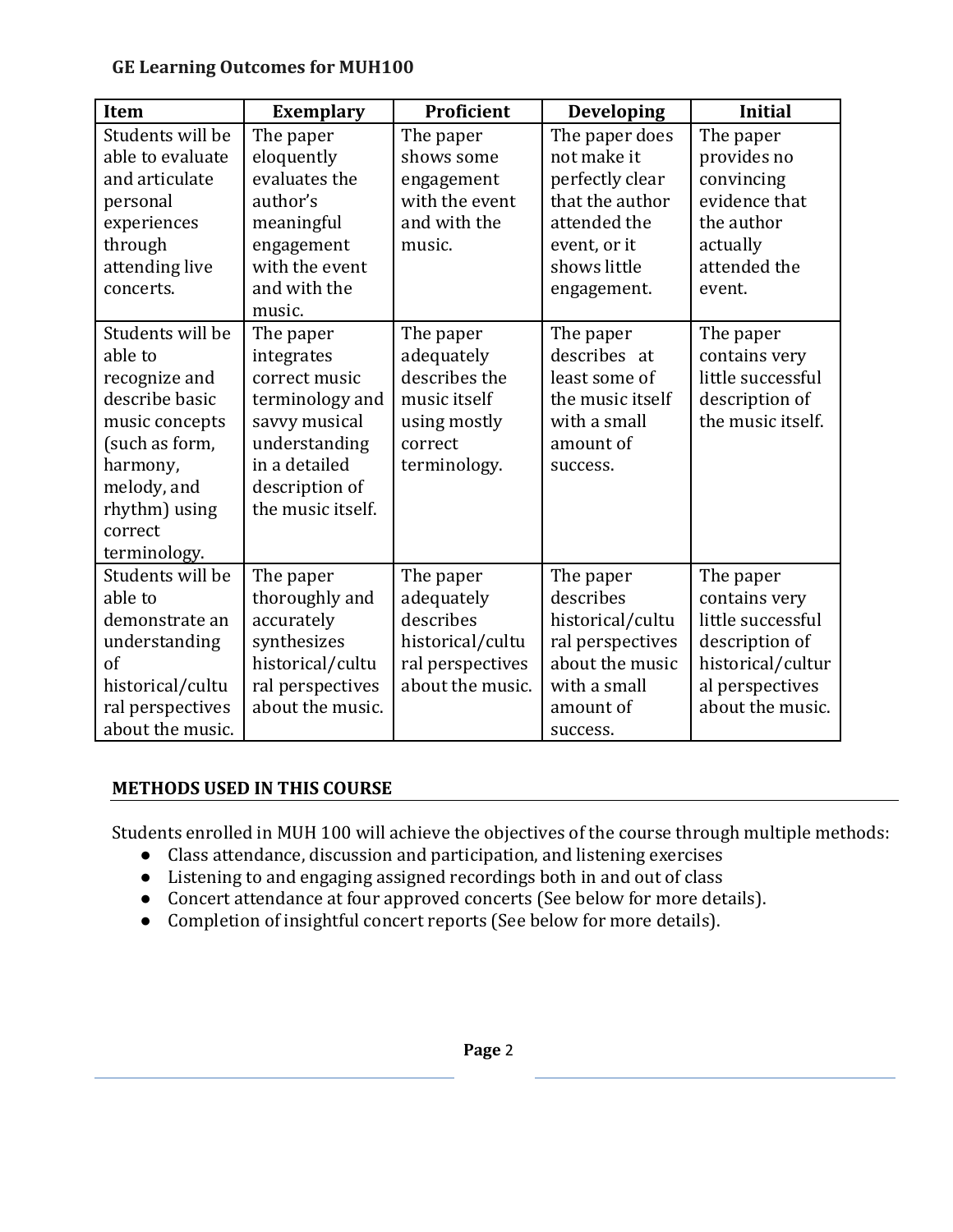## **COURSE CREDIT HOUR INFORMATION**

In the interest of providing sufficient time to accomplish the stated Course Learning Outcomes, this class meets the PLNU credit hour policy for a 2 unit class delivered over 15 weeks. Specific details about how the class meets the credit hour requirement can be provided upon request.

### **LISTENING**

The principal homework for this class is to listen to and memorize our assigned recordings. The following are some suggestions on how to memorize this music effectively.

- Listen and engage multiple times each day (a minimum of 30 minutes per day)
- Create a "system" to help you identify compositions (Flash Cards, Excel Docs, iTunes labels)
- Listen and view multiple performances of assigned works.
- Take notes in class to keep track of time periods and composers.

For each full-length piece, you should be able to identify the composition's name, composer, and time period after listening to as little as ten seconds from anywhere within the piece.

## **RECOMMENDED RESOURCES**

Note: While there is no assigned text for this class, you will find the following sources to be of assistance should you choose to read further into the topics covered in class.

- Grout, Donald Jay, and Claude V. Palisca. 1980. *A history of western music*. New York: Norton. (Available in the Ryan Library)
- *Grove Music Online*. *Oxford Music Online*. Oxford University Press, [www.oxfordmusiconline.com.pointloma.idm.oclc.org/subscriber/](http://www.oxfordmusiconline.com.pointloma.idm.oclc.org/subscriber/)

# **REQUIRED MATERIALS**

- It is required that students have a **laptop** or **wireless device** and **headphones** at each class session.
- **Ticket** to a professional off-campus concert (cost varies \$0 30).

# **POTENTIAL PURCHASES**

 $\bullet$  Some on-campus concerts may require the purchase of a ticket (<\$10).

**\*NOTE:** Wikipedia may used **once** this semester as a cited source.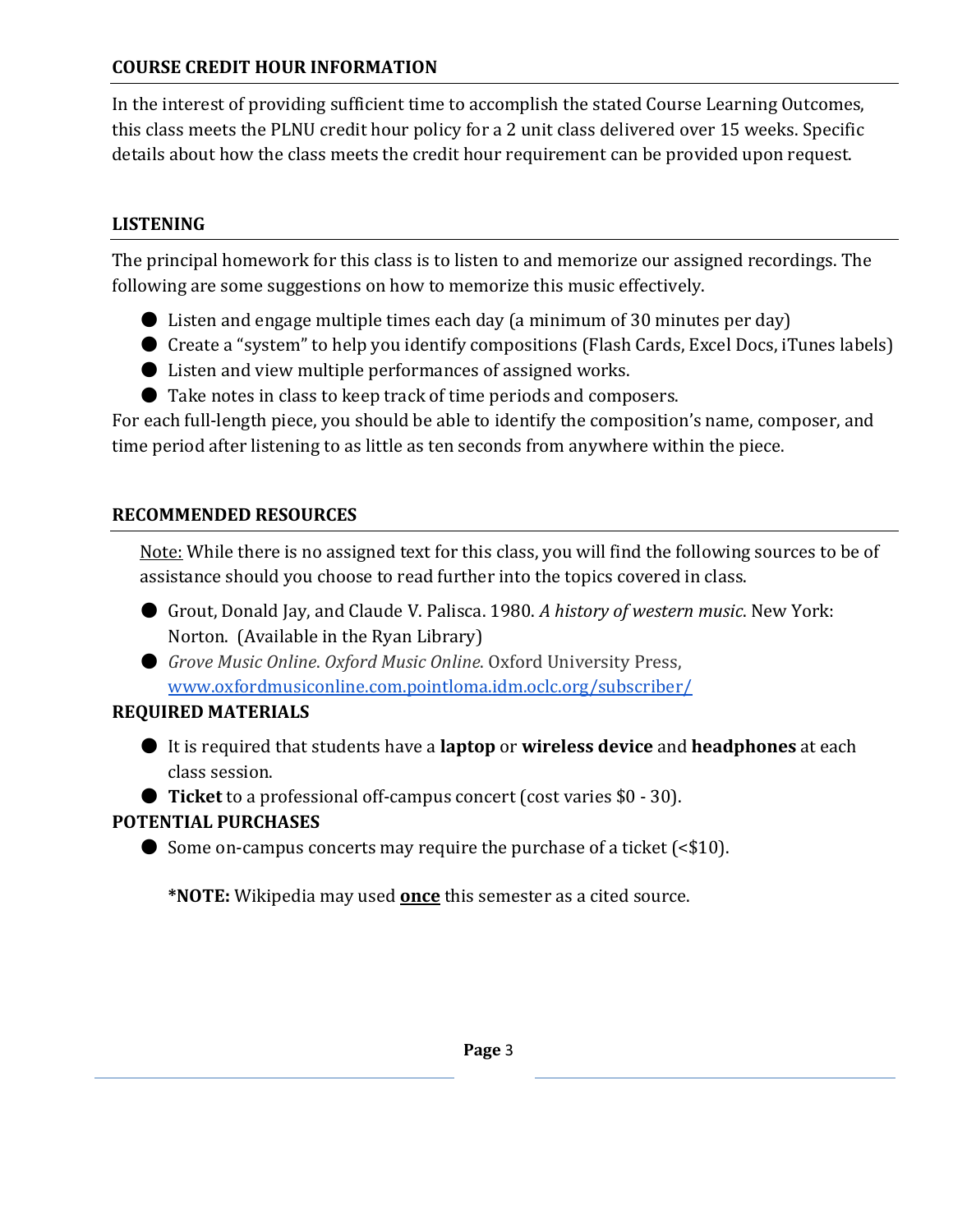#### **ASSESSMENT AND GRADING**

Students will be evaluated on their daily work, on their tests, and their improvement.

| Category                                     | Percentage                     |
|----------------------------------------------|--------------------------------|
| Class Participation, Quizzes, and Group Work | 50%                            |
| Concert Reports                              | 20% (5% extra credit possible) |
| Midterm Exam                                 | 15%                            |
| Final Exam (Cumulative)                      | 15%                            |

#### Grading for this course is on a fixed scale:

| <b>PERCENTAGE</b> | <b>GRADE</b> | <b>PERCENTAGE</b> | <b>GRADE</b> |
|-------------------|--------------|-------------------|--------------|
| 100-93            | n            | 76.9-73           |              |
| 92.9-90           | A-           | 72.9-70           |              |
| 89.9-87           | B+           | 69.9-67           | D+           |
| 86.9-83           | ĸ            | 66.9-63           |              |
| 82.9-80           | B-           | 62.9-60           | D-           |
| 79.9-77           |              | Below 60          |              |

### **CONCERT ATTENDANCE POLICY**

Attending live concerts helps students to gain a greater understanding of the complexities of this art form to help you experience how live performance enriches musical understanding and appreciation.

You are asked to attend a **minimum of four concerts (in their entirety)** during the semester. A minimum of **one concert must be a pre-approved off-campus professional performance**(see below). Concerts need to **represent western art music** (*not musical theatre, gospel, rock, pop, etc.*). **One of the three on-campus concerts may be of the jazz idiom** (PLNU Jazz Band or Vocal Jazz).

### **PLNU On-Campus Concerts Info**

[http://www.pointloma.edu/experience/academics/schools-departments/department](http://www.pointloma.edu/experience/academics/schools-departments/department-music/music-events)[music/music-events](http://www.pointloma.edu/experience/academics/schools-departments/department-music/music-events)

### **Approved Off Campus Concerts Info**

**San Diego Symphony** [http://www.sandiegosymphony.org](http://www.sandiegosymphony.org/)

*Student Last Minute Discount tickets are available for selected performances for \$10 cash only. ALWAYS CALL BEFORE HEADING DOWN to these performances. Great programs such as Symphony Night Live are available. Call 619.235.0804.*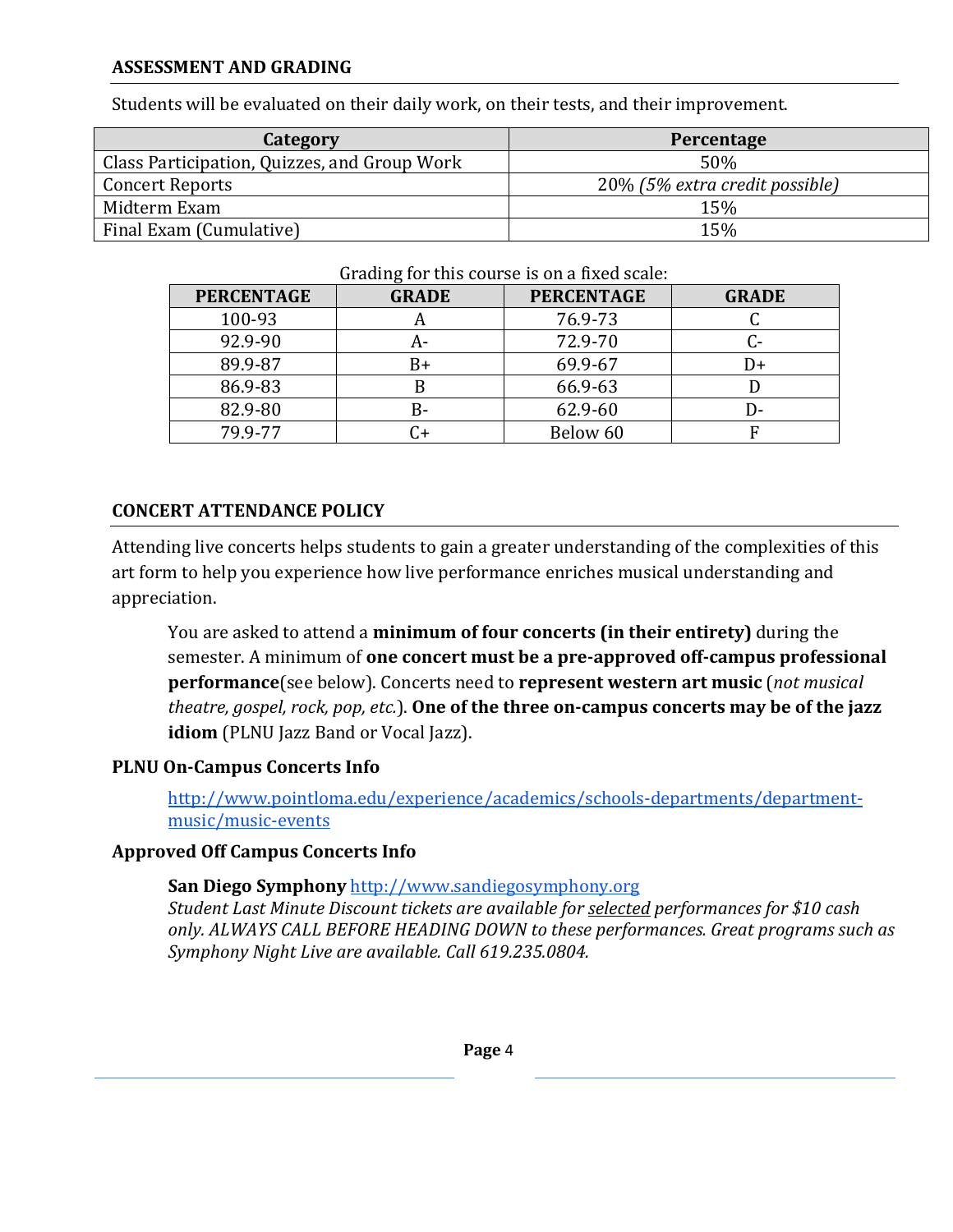**La Jolla Music Society** [www.LJMS.org](http://www.ljms.org/) **San Diego Opera** [www.sdopera.com](http://www.sdopera.com/) Los Angeles Philharmonic<http://www.laphil.com/> Los Angeles Opera<http://www.losangelesopera.com/> La Jolla Symphony & Chorus<http://www.lajollasymphony.com/index.php>

### **CONCERT REPORTS**

**Submit on Canvas within one week of the concert.** *Requirements are found on Canvas.*

### **Minimum Submission Timeline:**

Minimum of 1 attended by  $2/28 \sim 2$  attended by  $3/14 \sim 3$  attended by 4/27 On-Campus #1 submission will close on 2/23 On Campus #2 Submission will close on 4/4 **All reports due by noon on 5/1 by 7:30am**

### **USE OF TECHNOLOGY**

Point Loma Nazarene University encourages the use of technology for learning, communication, and collaboration. It is each student's responsibility to check his or her PLNU email on a daily basis. Since Canvas will be used in this course, it is each student's responsibility to be able to access Canvas and complete required tasks on time. Audacity and iTunes are preferred software and are available for free online. Contact the IT Helpdesk for help at x2222.

Please bring your laptop, iPad, and/or cell phone to class—but be sure to use them appropriately and responsibly. If a tech tool becomes a distraction or disruption while class is in session, I will call you out publicly and ask that you stop using it.

### **INCOMPLETES AND LATE ASSIGNMENTS**

All assignments are to be submitted/turned in by the beginning of the class session when they are due—including assignments posted in Canvas. Incompletes will only be assigned in extremely unusual circumstances. Concert Reports are due no later than one week after the event.

### **FINAL EXAMINATION POLICY**